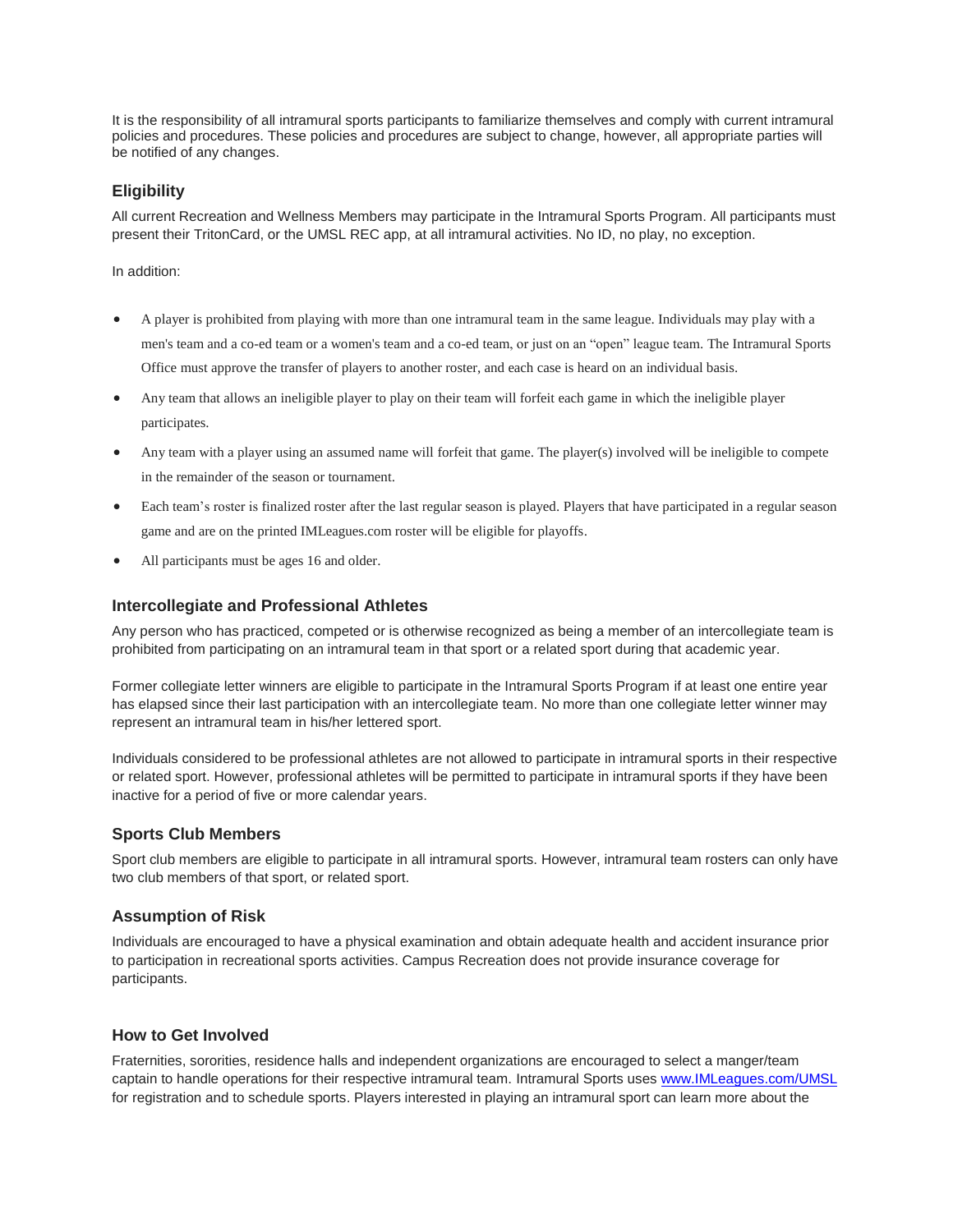sport in the sport descriptions at [www.umsl.edu/campusrecreation/intramuralprograms](http://www.umsl.edu/campusrecreation/intramuralprograms) and they can see leagues and division times on IMLeagues beginning up to three weeks before a registration deadline. An individual that does not have a team can register as a "Free Agent" on IMLeagues, which allows teams to see others players interested in playing. Being a "Free Agent" does not guarantee placement on a team. Individuals can also join any team during a regular season game by signing in on-site with the captain's permission. All players must be on an IMLeagues' roster by the last regular season game to be eligible for playoffs; no new players can join a team during playoffs. Schedules will be posted o[n www.IMLeagues.com/UMSL](http://www.imleagues.com/UMSL) within a few days of the registration deadline.

# **Team Captain/Co-Captain Responsibilities**

- 1. Attend all meetings pertaining to his/her team's activity
- 2. Communicate with the Intramural Sports staff when questions arise
- 3. Notify team members of date, time and location of contest, and notify team members of any changes to the schedule
- 4. Enter team lineup on appropriate score sheets
- 5. Be knowledgeable of all playing rules governing the activity in which they are participating in addition to all eligibility rules

# **Classification of Divisions**

Activities are divided into three divisions of competition for which all University Champions will be determined: men's, women's and co-ed. **Not all divisions exist for each activity.**

- Women's Division This division is comprised of individuals/teams consisting of eligible participants representing female undergraduate/graduate students and female faculty/staff. Participants in this division also may participate simultaneously in the co-ed division.
- Men's Division This division is comprised of individuals/teams consisting of eligible participants representing male undergraduate/graduate students and male faculty/staff. Participants in this division also may participate simultaneously in the co-ed division.
- Co-Ed Division This division is comprised of individuals/teams consisting of eligible participants representing female and male undergraduate/graduate students as well as female and male faculty/staff. Participants in this division also may participate simultaneously in either a women's or men's division activity.
- Open Division This division does not have requirements based on the gender of eligible participants. Generally, if there is an Open Division being offered there will not be a Men's, Women's, or Co-Ed division, so there will not be the opportunity to participate in multiple divisions.

## **Sportsmanship**

All participants of Intramural Sports are obligated to conduct themselves in a manner that fosters a safe, friendly and enjoyable atmosphere for all players and spectators. The Department of Campus Recreation will not tolerate actions that are considered prejudice, rude, disrespectful or UN-sportsmanlike in nature.

### **Misconduct**

Any individual that is involved in fighting, verbal or physical abuse, or purposefully harming or injuring another participant, spectator or employee of the Department of Campus Recreation is subject to being banned from participating in Intramural Sports as well as possibly being reported to the Dean of Students Office.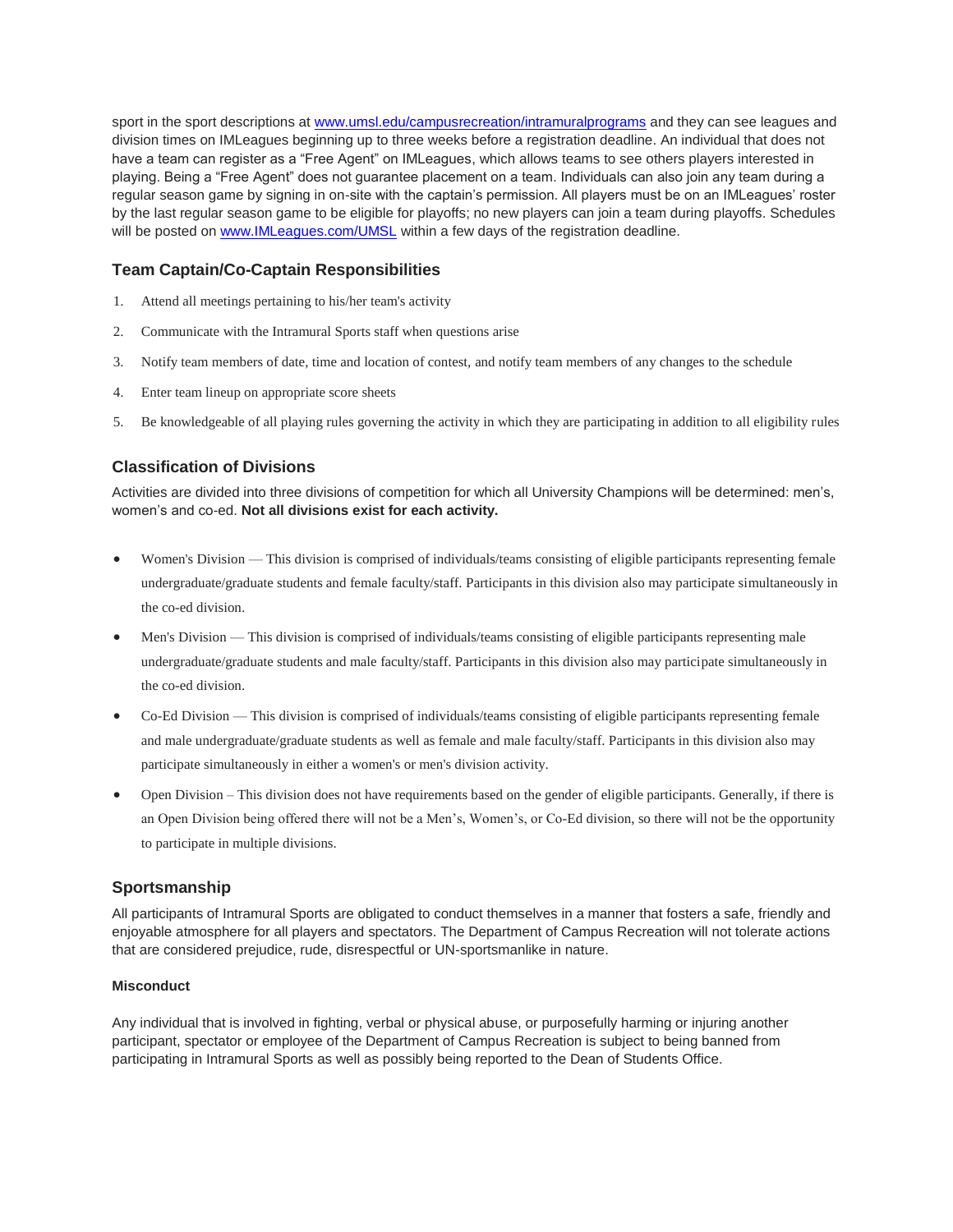### **Alcohol and Controlled Substances**

Alcohol and controlled substances are not permitted on or around the Intramural Sports playing areas. If an individual appears to be under the influence of alcohol or any controlled substance, they will not be allowed to participate in Intramural Sports. Participants whom violate this policy will be reported to the Assistant Dean of Students Office for possible judicial sanctions.

## **Tobacco Products**

The use of tobacco products on or around the Intramural Fields is prohibited

- The Intramural Sports Staff reserves the right and is obligated to not allow participants and/or spectators that show signs of intoxication or have in their possession alcohol or controlled substances to participate in any Intramural Sports activity or event.
- If a team receives three (3) un-sportsmanlike penalties during a game it will result in an automatic forfeiture of that game and an unacceptable rating. The team captain will be required to meet with the Assistant Director of Competitive Sports before his/her team will be allowed to continue participation in that sport.

In an effort to maintain a high quality of sportsmanship in our Intramural Sports program, the following sportsmanship expectations have been adopted:

### **Team Sportsmanship Rating System**

The development of team and individual sportsmanship is of fundamental importance in all intramural sports activities. The Sportsmanship Rating System is intended to be an objective scale by which teams' attitude and behavior can be assessed throughout the intramural sports league and playoff seasons. Behavior before, during, and after an intramural sport contest is included in the rating. The team manager is responsible for education and informing all players and spectators affiliated with his/her team about the system. To encourage acceptable conduct before, during, and after intramural sports contests, officials and/or supervisors shall make decisions whether to warn, penalize, or eject persons for poor sportsmanship.

### **Sportsmanship Rating Scale**

The sportsmanship rating scale ranges from 4-0; 4 being equated with the best sportsmanship and with 0 being poor sportsmanship. The Sportsmanship rating scale is based off of sportsmanship infractions (SI), which include unsportsmanlike penalties in flag football, unsportsmanlike technical fouls in basketball, and unsportsmanlike yellow cards in soccer and volleyball. All other team sports, even though they do not have automatic deductions, still closely follow the model.

- $\bullet$  1 SI = 1 unsportsmanlike penalty, 1 technical foul, or 1 yellow card
- 2 SI = 1 red card, 2 yellow cards, 2 unsportsmanlike penalties, or 2 technical fouls

A team is responsible for the actions of the individual team members and spectators related to it. The team captain's efforts in assisting officials/staff to calm difficult situations and to restrain troubled teammates are critical to controlling team conduct. Intramural sports officials and/or supervisors/graduate assistant shall determine acceptable and unacceptable team ratings. Appeals for unacceptable ratings will not be recognized. The Assistant Director of Competitive Sports will determine season ending ratings. The Intramural Sports Program staff also reserve the right to review any rating given to a team. Regardless of the division or league, teams displaying good sportsmanship and receiving at least a 3 sportsmanship average throughout the league will be eligible for playoffs. During playoffs, sportsmanship must remain at 3 or higher in order to advance.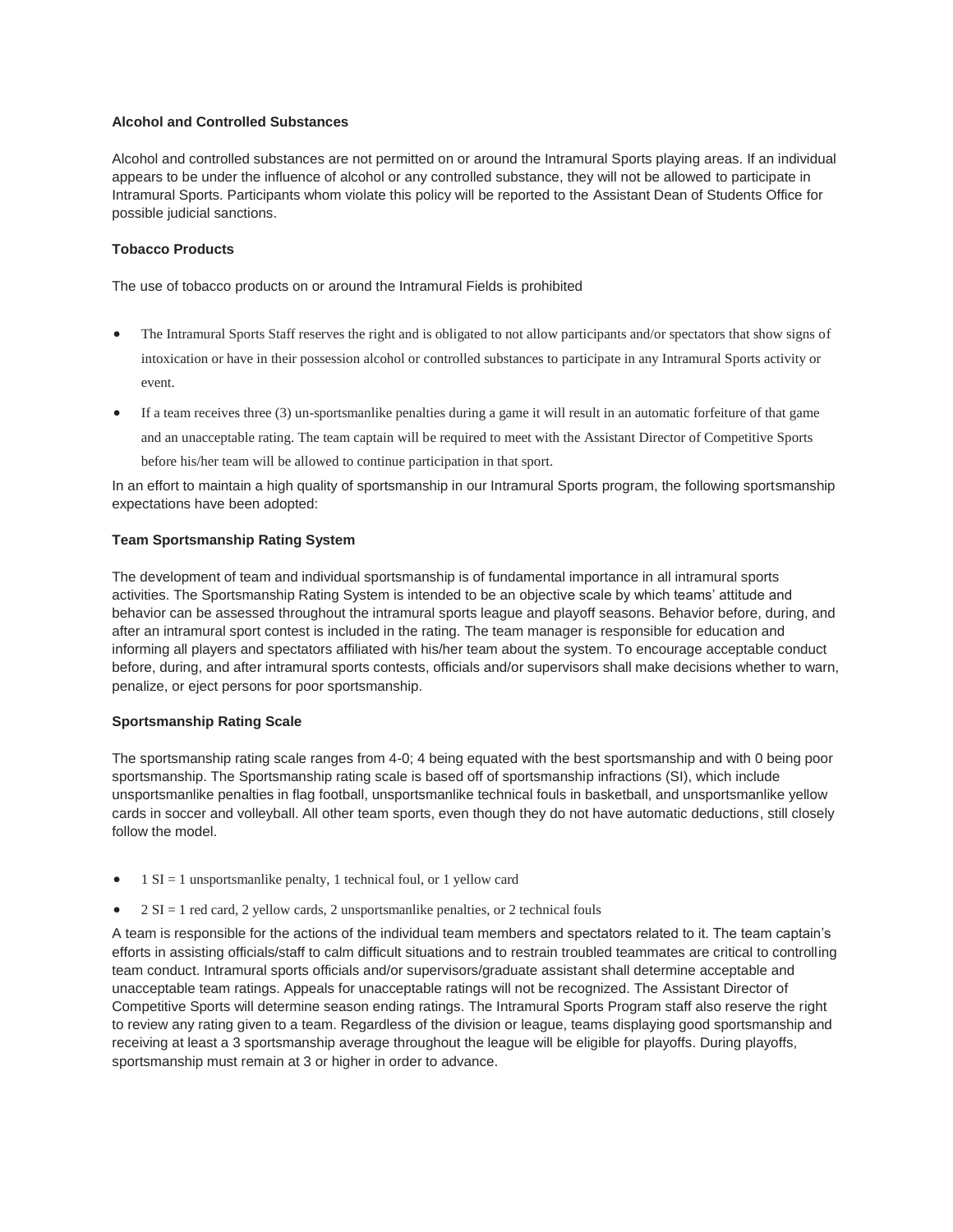### **4 (Good Sportsmanship)**

- 0 Sportsmanship infractions issued to the team/individual
- Cooperate with and demonstrate good sportsmanship opponents, spectators, and all IM staff
- Exhibits control over his/her team and spectators, converses reasonably and rationally with officials about rule interpretations/calls, and cooperates by providing any information requested by IM staff
- Participate in the spirit and intent of the intramural sport game rules and/or program policies. Team members accept judgment decisions made by the officials during the contest
- Respect is shown for University of Missouri-St. Louis Campus Recreation facilities and equipment

#### **3 (Average Sportsmanship)**

- 1 Sportsmanship infraction was issued to the team/individual
- Participants display disagreement/frustration with decisions of IM staff/officials
- Questioning of judgment/rules interpretation not presented in a respectful manner
- Minor incidents of unsportsmanlike behavior towards opponents, spectators or staff
	- o Examples include, but are not limited to, trash talk, cursing in any manner, publicly questioning an official's abilities, mocking the skill level of an opponent

### **2 (Unacceptable Sportsmanship)**

- 2 Sportsmanship infractions were issued to the same team/individual or 1 player was ejected
- Participants/Spectators who continually complained about officials' decisions and displayed dissension, complaints include both verbal and nonverbal behavior, excessive arguing between opposing teams/spectators
- Captain exhibited little control over his/her team and spectators, conversed in a dissenting manner with officials about rule interpretations/calls and did not cooperate

### **1 (Game Ending Sportsmanship)**

- 3 Sportsmanship infractions were issued to the same team/individual, which ended the contest
- Team members did not meet eligibility requirements for participation in the UMSL Intramural Sports Program
- Playing with participants who were on the outstanding ejection list or had been suspended from participation in the Intramural Sports Program
- Public indecency, vulgarity, or obscenity
- Individuals/teams played after the consumption of alcohol/drugs. If the contest has begun when this is discovered, the player(s) will be immediately removed from the facility, and the contest could be forfeited to the opponent

#### **0 (Season Ending Sportsmanship)**

- Multiple ejections or blatant unsportsmanlike conduct that endangered participants, fans, officials, or supervisors occurred
- Physical abuse by participants/spectators in the form of fighting and/wrestling with an opponent and/or teammate which occurred before, during, or after an Intramural Sports contest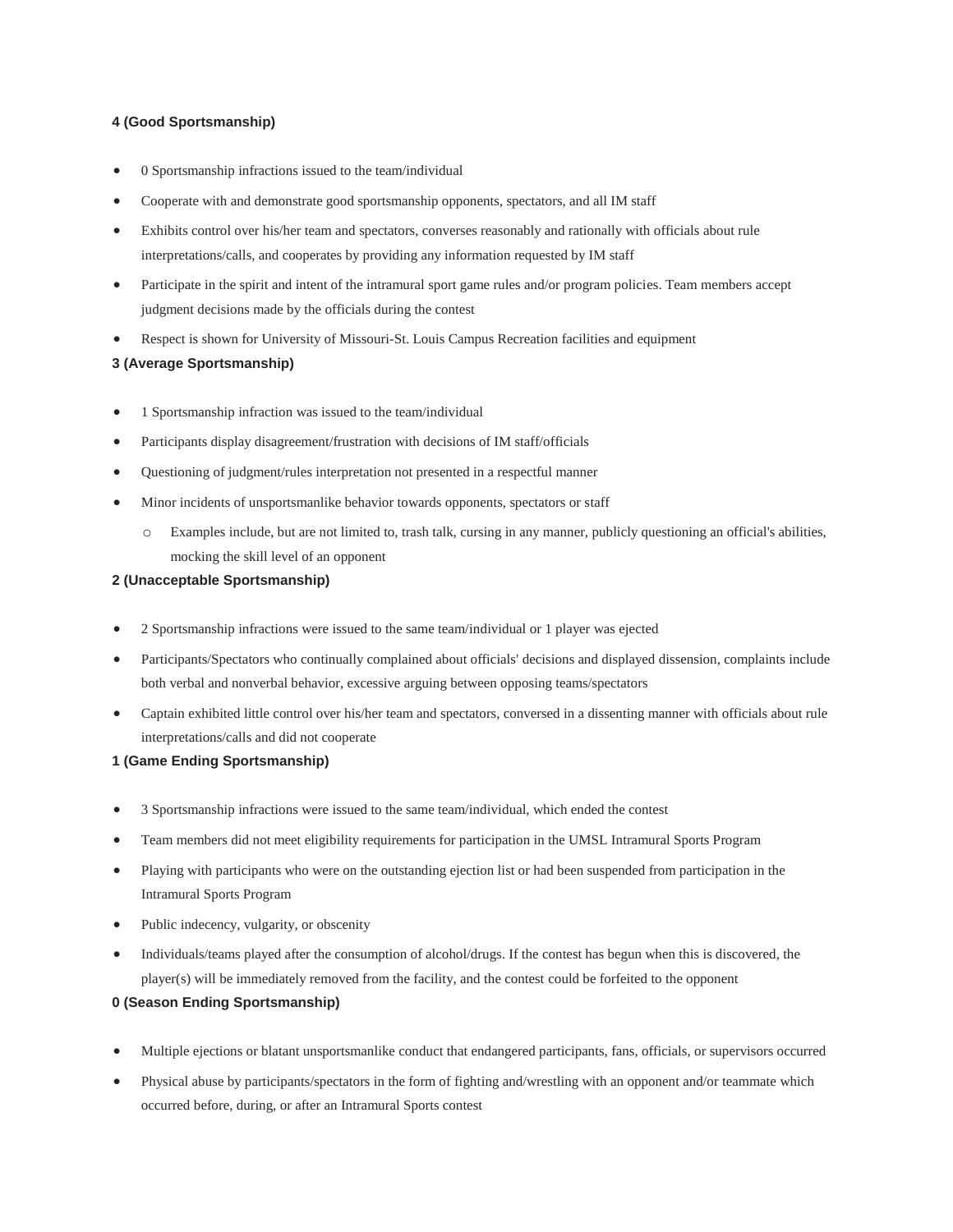- Any threatening behavior (verbal and/or nonverbal) to any University of Missouri-St. Louis Intramural Sports or Campus Recreation employee, participant, or spectator which occurred before, during, or after an Intramural Sports contest
- Damage to or destruction of any UMSL property or UMSL Campus Recreation facilities or equipment
- Any violation of the UMSL Student Standard of Conduct
- Team/Individual was uncooperative and out of control before, during, or after intramural sports contest(s)
- Team/Individual failed to cooperate/comply with intramural sports administrative staff/University officials while performing their duties; falsely represented or withheld any requested information

## **Enforcement**

Teams and Individuals who behave in a manner described above may be suspended at the discretion of the Assistant Director of Competitive Sports from one game up to the rest of their time at the University of Missouri-St. Louis. Any player suspended from intramural sports will remain so until after a meeting and a formal reinstatement by the Assistant Director.

A player that is ejected from an intramural contest must meet with the Assistant Director of Competitive Sports before he/she will be allowed to continue participation in IM sports. All appointments must be scheduled. All players ejected from an intramural contest must serve a minimum one-game suspension in addition to any sanctions imposed by the Assistant Director of Competitive Sports.

In the event of a suspension, the judgment of the Assistant Director will be effective immediately. An appeal of a decision by the Assistant Director may be submitted in writing to the Director of Campus Recreation within 48 hours of the decision. The Director of Campus Recreation's decision is final and may not be appealed.

### **Forfeits**

Teams are expected to be ready to play at game time. Any team failing to report to participate at the scheduled starting time shall forfeit to their opponent. If both teams fail to report to participate, each team will be given a forfeit and the game will not be rescheduled. This applies to all team, individual and special event contests.

**Types of Forfeits:** A team may receive a forfeit for improper uniform, no-show, showing up after the grace period has expired, playing with an ineligible player, not calling in before the default time (1pm)-day of game, or if Sunday game 1pm Friday, and for acts of poor sportsmanship.

**Sportsmanship Rating for Forfeits:** A team that forfeits will not receive a sportsmanship rating for that game, either will the team that wins by forfeit. (Unless it is called due to behavior)

Limit of Forfeits: During regular season two (2) forfeits for any of the above reasons will drop a team from future competition.

**Tournament Forfeit:** A forfeit during any tournament play will eliminate a team from competition.

**Grace Period:** Teams/players will be granted a grace period IF it is stated in the sport rules. The game/match may begin at any time until the grace period has expired with the time remaining as indicated on the clock and points awarded as outlined in sport specific rules. If after the grace period the game/match has not begun, it will be forfeited to the opponent. If neither team/player is prepared to play, a forfeit or double forfeit will be declared as appropriate.

**Winning by Forfeit:** In order for a team to receive a win by forfeit, it must have the minimum number of players required to begin play according to the rules of that sport. These players must be at the scheduled location at the scheduled time "ready to play".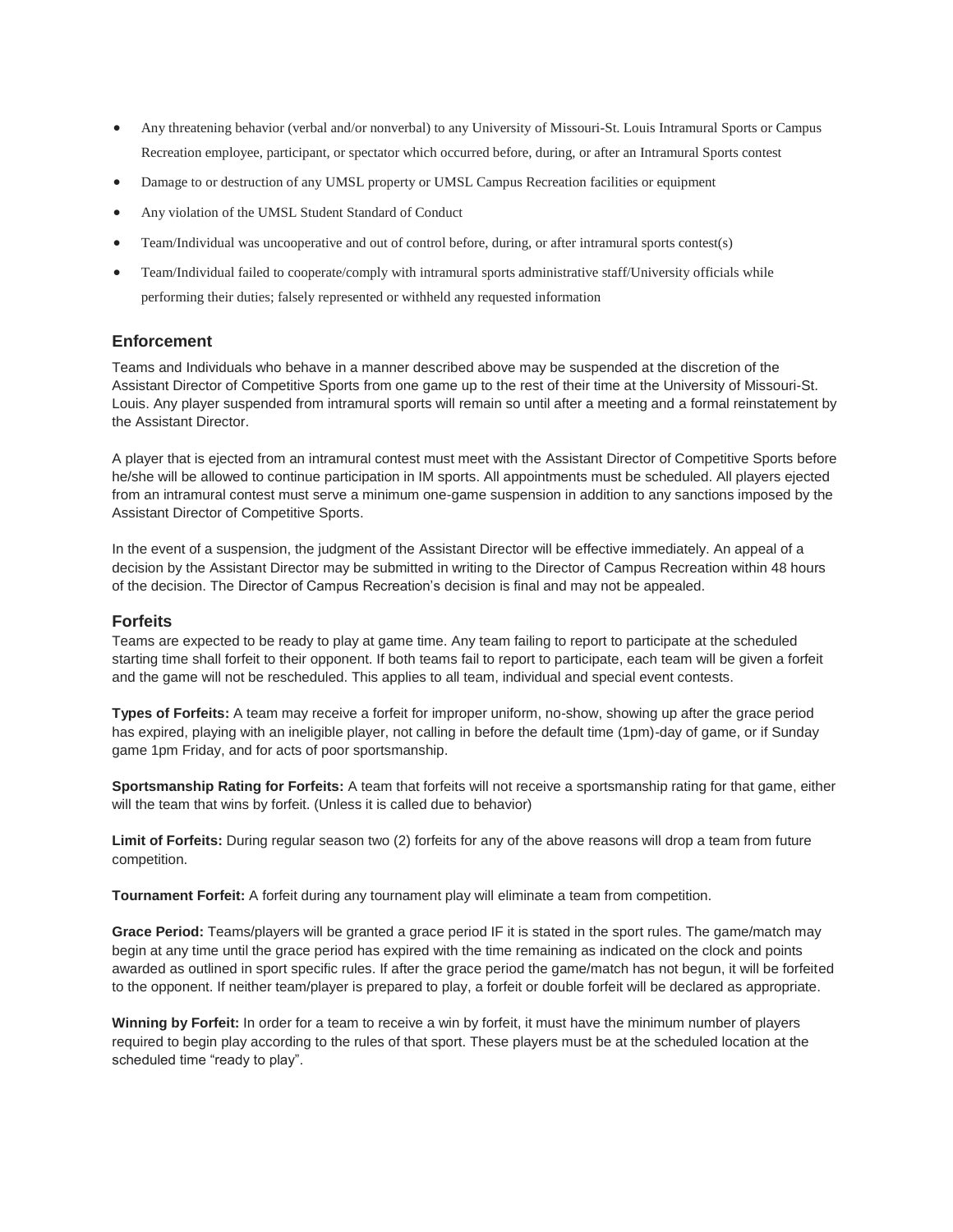# **Defaults**

Teams or individual that know in advance that they will not be able to participate in a scheduled game or event may request an advanced default. Games declared a "default" will result in a loss for the defaulting team and a win for the opposing team. Only the team captain may request an advanced default. All requests for a default must be done in person, by 1p.m. on the day of the contest and should be directed to the Assistant Director of Competitive Sports. For weekend games the request for a default loss must be made by 1 p.m. on the Friday before the game. A default means a loss will be assessed against the team's record, but the team will remain in competition and still be eligible to receive the refundable forfeit fee at the end of the season. Teams can only default two times in a season; a third default will result in the \$25 forfeit fee being assessed to the team captain.

# **Scheduling Playoffs**

The Intramural Sports Staff will prepare all regular season and playoff schedules. Scheduling concerns or questions may be directed to the Assistant Director of Competitive Sports. All scheduling conflicts should be reported to the Assistant Director as soon as possible, so the proper actions may be taken to resolve the issue.

All teams are eligible for the playoffs if they finish the regular season, had a representative at the captain's meeting, and have not forfeited two (2) times, or had a combination of three (3) default losses and forfeits. Teams participating in the playoffs may be required to play on nights and times that differ from their regular season schedule.

# **Postponements**

The Department of Campus Recreation is willing to cooperate with teams in extraordinary circumstances by allowing a rare postponement. However, due to limited facilities and relatively short seasons, requests for postponement should be kept to a minimum. A scheduled contest can only be postponed with the agreement of both team captains and the approval of the Assistant Director of Competitive Sports. The responsibility for coordinating a postponement will fall on the team wishing to postpone the contest. In the event that a postponed contest cannot be rescheduled, the team requesting postponement must forfeit, resulting in a loss.

### **Weather Postponements**

In the event of inclement weather, most decisions on play will be made by 2:30 p.m. the day of the contest. Team captains will be notified via IMLeagues.com or e-mail by the intramural staff notifying them of postponements. An attempt will be made by the Intramural Office to reschedule all postponed contest. However, if regular-season contests are not rescheduled, each team will be credited with a win for that particular game. Postponements during the playoffs will be rescheduled.

# **Rescheduling**

Rescheduling of games is discouraged because of the lack of time and facility space constraints we have to play the games. There is no guarantee that games can or will be rescheduled.

To reschedule a game a specific procedure must be observed:

Call your opponent and request to reschedule. Arrange a time to meet at the Intramural Office during regular business hours (Monday-Friday 8:30 am – 5:00 pm) to select the new time. Both managers must meet at the office at the same time with the Assistant Director of Competitive Sports. Reschedule the game to a mutually agreeable time with an IM Sports representative at the office.

Teams are required to complete this procedure by 5 p.m. the day before the game, for Sunday games this must be done the Friday before by noon. If games are called due to weather, teams may choose to reschedule the rained out game by meeting at the Recreational Sports Office to select a make-up date.